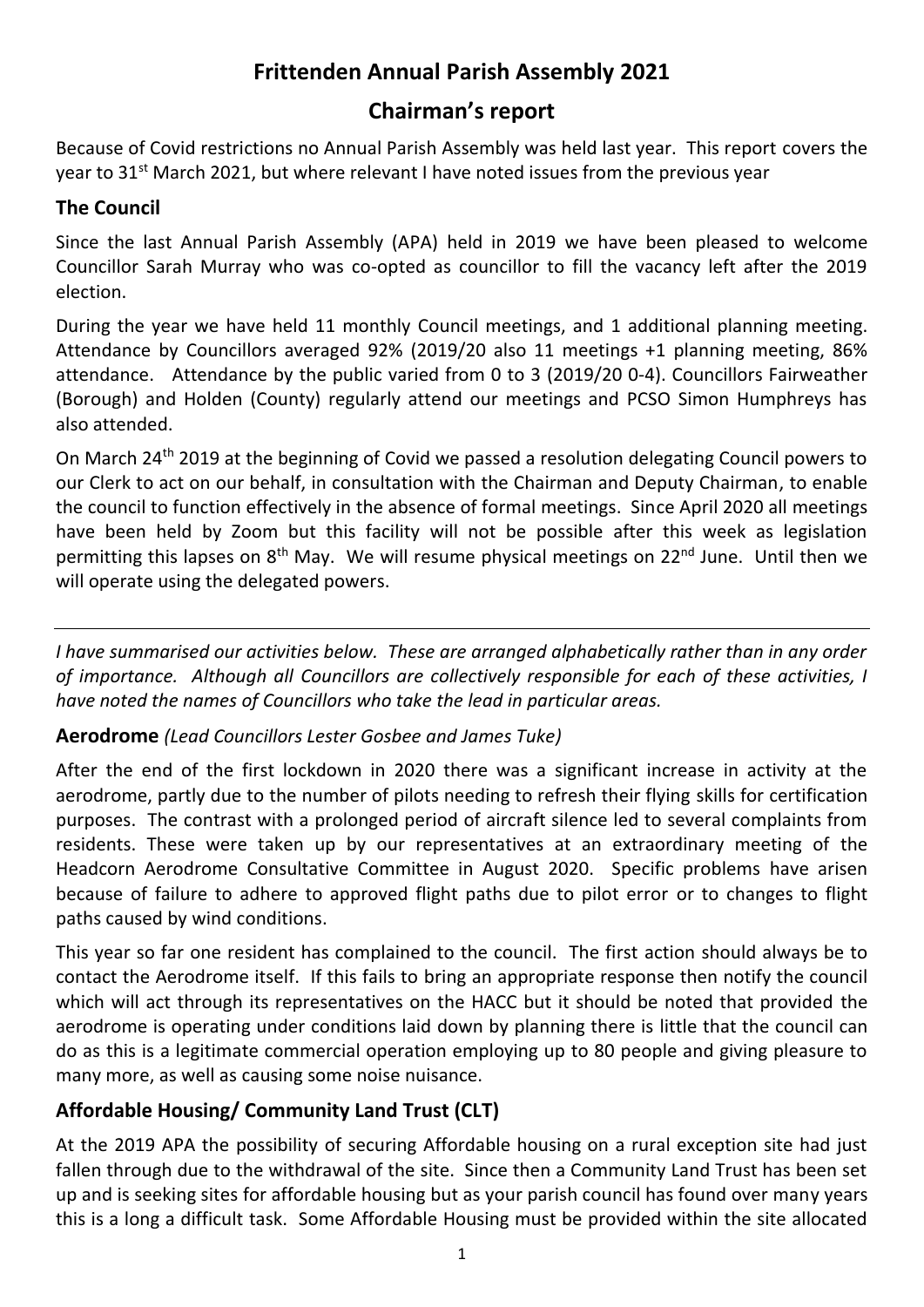for housing under the draft Local Plan. The CLT are investigating the possibility of working with the any potential developer of this site. The Parish Council is actively supporting the CLT as it is keen to ensure that good quality, genuinely affordable housing is available in our parish.

## **Amenities** *(Lead Councillor Heather Cullingworth)*

Unfortunately during the first lockdown the playground was closed due to concern about Covid but was reopened in early summer. Since then the playing field and children's playground have been inspected weekly by one of a team of three. Cllr Cullingworth is now supported by Cllrs Gosbee and Murray in this work. We are very grateful for the long service given by Roy Latham and ex-Councillor Janet Croucher.

Reports of these routine inspections are presented to the Council and minuted. Remedial action is taken whenever appropriate. A full annual inspection is carried out annually RoSPA and their recommendations implemented.

A new bench has been provided thanks to the generosity of a local resident. The fence adjoining the parking area needs replacing. We are investigating this at present.

The tree in memory of Annie Bull had to be replaced due to the severe dry weather. A new one has been planted, partly funded by the Women's Institute and kindly planted by Cllr Fairweather.

### **Amenity Vehicle**

Visits by the Civic Amenity Vehicle (the Saturday rubbish lorry) has been suspended since the first lockdown partly due to the need to reschedule services but also because of the difficulty of ensuring social distancing at the vehicles collection points. We await TWBC's decision.

#### **Broadband** *(Lead Councillor James Tuke)*

The Parish Council is very grateful for the work done by Lance French to secure fibre to the premises (FTTP) broadband throughout the parish. Thanks to his persistence most residents who wish to opt in have now been connected or are about to be connected.

#### **Community Shop** *(Lead Councillors Lester Gosbee and Rosalind Riley)*

At the last APA we reported on progress in starting up a community shop. A Community Benefit Society (CBS) has been set up and is now leading this initiative. The Parish Council, acting on behalf of the CBS, has applied for and obtained planning permission for a single story building on land at the rear of the Memorial Hall Car Park. Progress has been complicated by some technical issues which are currently being resolved.

The Council has provided modest financial support and will consider providing more in due course. Meanwhile the need for a Community Shop has been demonstrated by the success of Stable Stores, set up in the early days of lockdown in response to a need for facilities in this village while people's movements were restricted. We are very grateful for the initiative of Sean and Rosie Croucher in providing this facility.

#### **Dog fouling**

This continues to be a source of annoyance to residents. The council provides two dispensers of bags for dog's mess – at the entrance to the field and by the War Memorial. Do encourage people to use these and please ensure that no mess is left on the playing field as this this is a significant health hazard for children.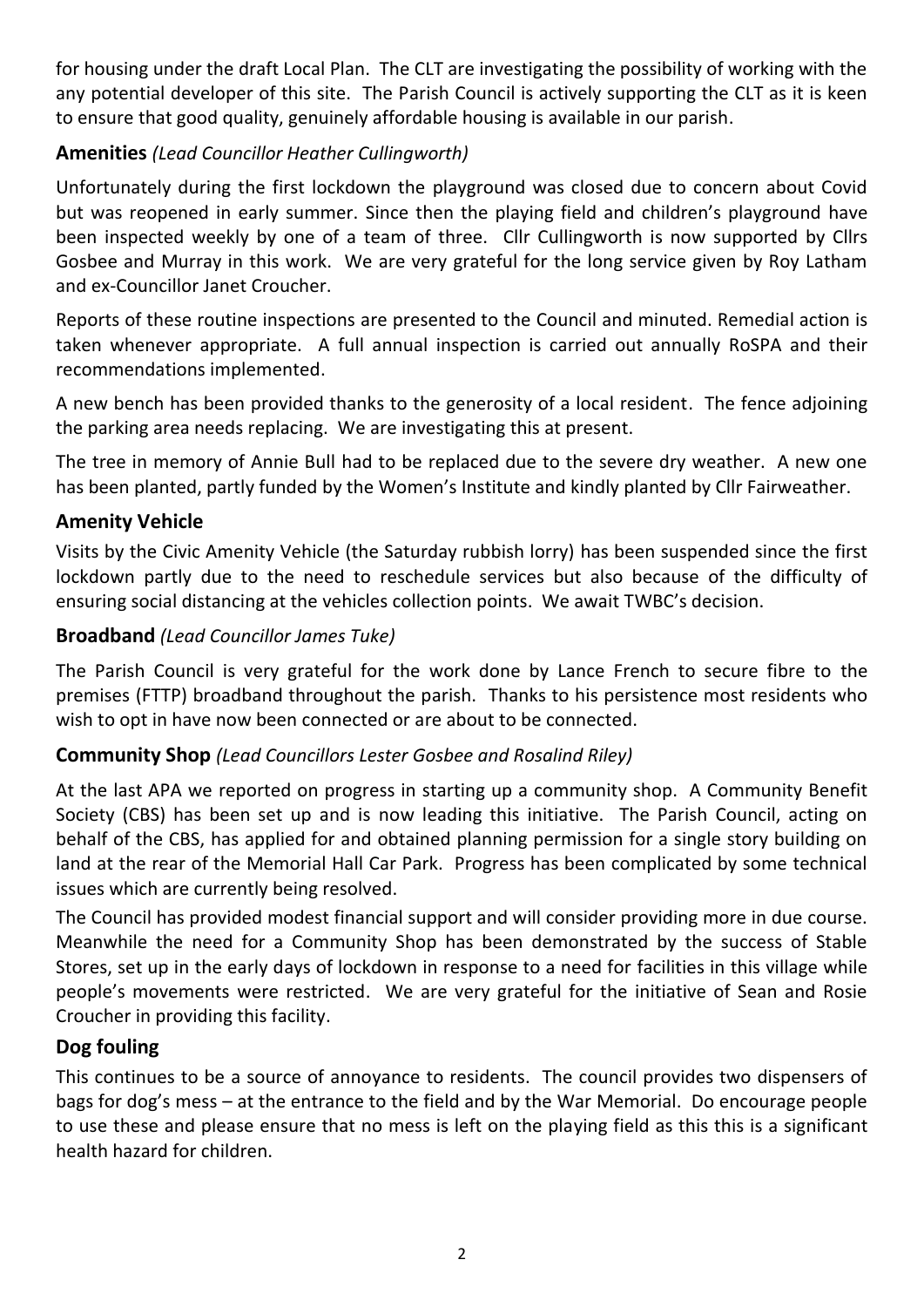#### **Finance**

The precept for the coming year remains unchanged at £17,000 having previously been increased by £500 for the year 2020-21. Frittenden continues to have the lowest rate of precept in the Borough.

Our accounts for the year to 31<sup>st</sup> March 2021 will be available on the Parish Council website once they have been audited.

In the last year we opened accounts with Unity Trust Bank for the Hardship Fund. Having seen how efficient their service is we have moved our Council bank accounts to Unity Trust Bank. These accounts are operated online, which has been a great benefit during lockdown. We now incur bank charges but benefit from a considerable increase in efficiency.

## **Footpaths**

In March we appointed Carol Wilken as footpath warden. Her role is to walk the footpaths regularly and alert KCC Public Rights of Way staff of any problems. In future she will submit a brief annual report to this council on the state of our footpaths and draw our attention to any pressing issues.

## **Hardship Fund** *(Lead Councillor Anthony Staples)*

When the lockdown arrangements were announced in March last year it was clear that there could be people in financial difficulty due to restrictions on their work. Despite Government support some people, especially the self-employed, slipped through the net. Councillors and members of the community saw a need for a simple flexible fund which could meet their needs sympathetically and without excessive bureaucracy.

The Fund operates within a defined set of rules approved by the Parish Council but is financed by public donations. Administrative costs are met by the parish council, ensuring that all money donated goes to the beneficiaries. The fund is managed as a subcommittee of the parish council, with three FPC representatives and two residents. The sub-committee committee meets on Mondays whenever a grant application has been received in the preceding seven days. Payments are made by bank transfer the following morning.

So far the Fund has made grants to 11 different parishioners, and a total of £15,810 has been made. Some £5,233 from the original public donation remains undistributed but we are still receiving calls for support. The Fund will be wound up no later than six months after Covid restrictions have been lifted by the Government. Meanwhile if you are aware of anyone in need due to Covid restrictions please contact our Clerk. All grants are made in strict confidence.

## **Planning** *(Lead Councillor Richard Vernon)*

During the year the Council has considered 39 planning applications, including:

- 9 home extensions, (3 in previous year);
- 9 barn conversions, (9 in previous year);
- 1 new build applications, (3 in previous year);
- 32 other matters (e.g. amendments to, or clarification of, earlier applications, new access points, tree preservation issues, etc.), (19 in previous year).

The majority of applications within the parish were uncontroversial.

The Parish Council has responded to the Government Planning White Paper last autumn and to the Model Design code more recently. Both raised some issues of concern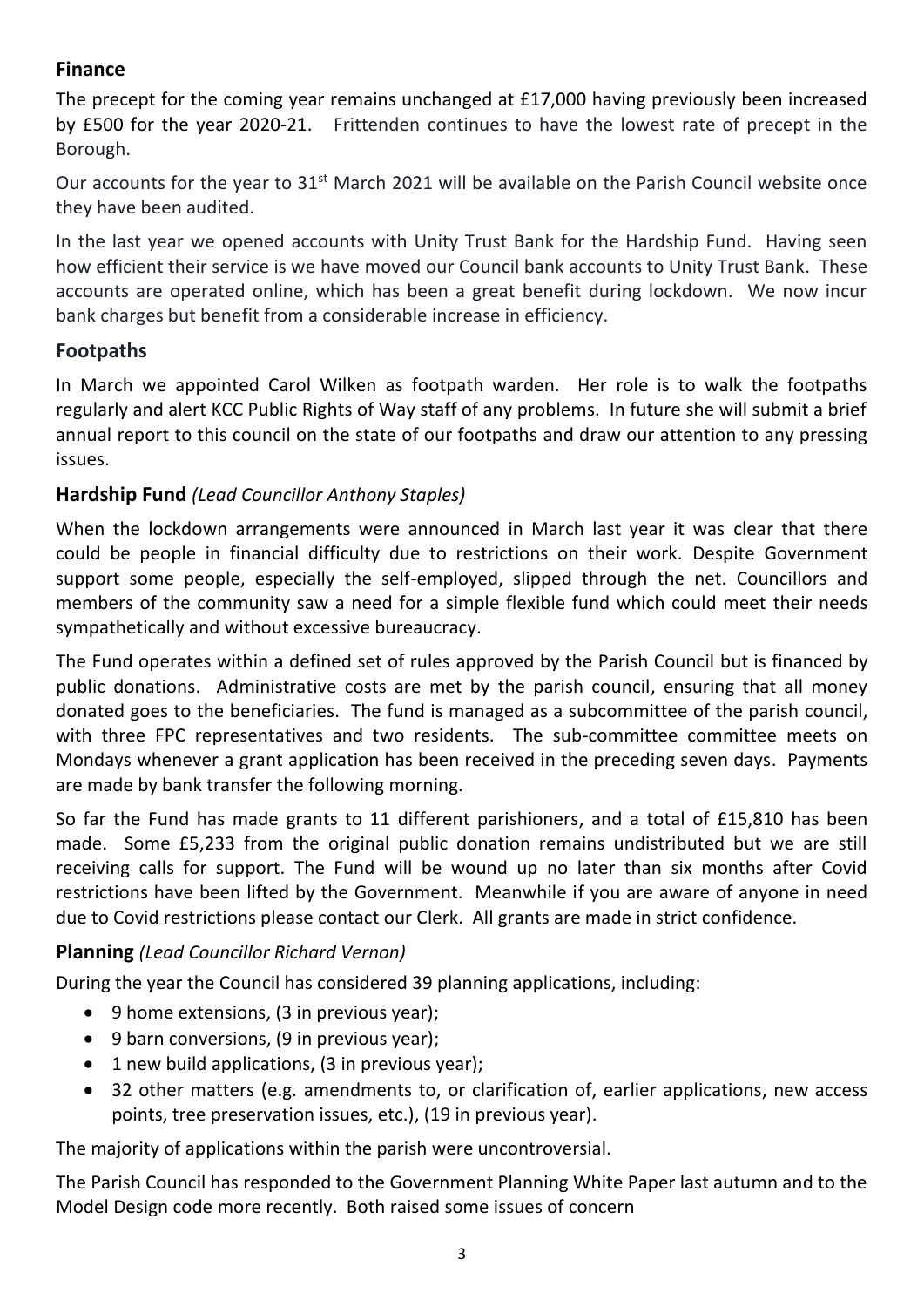#### **Roads and verges** *(Lead Councillor Lester Gosbee)*

Some improvement to road surfaces in the village has occurred over the last two years as part of the continuing battle against potholes but the state of our roads is not good and many of the concerns highlighted in previous years continue.

Road edges are poor and encourage drivers to cling to the centre of the road and the highways contractors still fail to empty gullies properly in the Street, leading to flooding during heavy rain

Residents can contribute to the condition of our roads and verges by avoiding casual littering; ensuring hedges do not encroach on the pavement or the highway, and of course avoid parking near junctions.

Like many parishes continue to suffer from fly-tipping and urge residents to report instances immediately. If action is not taken promptly report it to a councillor and we will take up the issue on your behalf. .

We have provided a salt bin on Grandshore Lane at the top of the hill.

We are grateful to Cllr Gosbee for his regular inspection of verges, road surfaces, and salt bins and following up problems.

#### **Speedwatch** *(Lead Councillor Anthony Staples)*

Speeding is a concern of residents. We have tried and failed to persuade KCC to extend the speed restricted area as part of our input into the Highways Improvement plan. We have responded to the Consultation "Vision Zero" road safety strategy for Kent. PCSO Simon Humphreys has been trained in the use of speed checking equipment and will be carrying out checks periodically in our village. We are grateful to Councillor Fairweather for persuading Kent police to carry out checks in this village following concern about this issue.

Meanwhile we have resumed carrying out Speedwatch tests (suspended for nearly a year during lockdown). As a result of concern over speeding some more volunteers have come forward and we now have 11 active volunteers enabling us to carry out checks on most weekdays while we have the kit, which we share with Sandhurst Parish council.

The principle benefit of is to raise awareness of road safety and speeding in particular. More volunteers are always welcome. Typical commitment is two hour's in each four week period. Some initial is needed but this is done online. Do contact me if you would like to join our volunteers

#### **Telephone Box** *(Lead Councillor Rosalind Riley)*

The telephone box is now in regular use thanks to work done by Stephanie Andrews and Cllr Cullingworth.

#### **Trees**

We received a grant from the KCC Community Fund for tree planting. A small grove of birch trees has been planted on Cllr Gosbee's land just behind the War Memorial. We hope that this will enhance the view as people walk along Biddenden Road and that it will encourage insect and bird life. With the grant and a small top up from the Parish Council we were also able to augment the stand of birch trees in the Burial Ground in Mill Lane.

We are grateful to Cllr Holden for his support in securing this grant.

**The TWBC Local Plan** *(Lead Councillor Richard Vernon)*